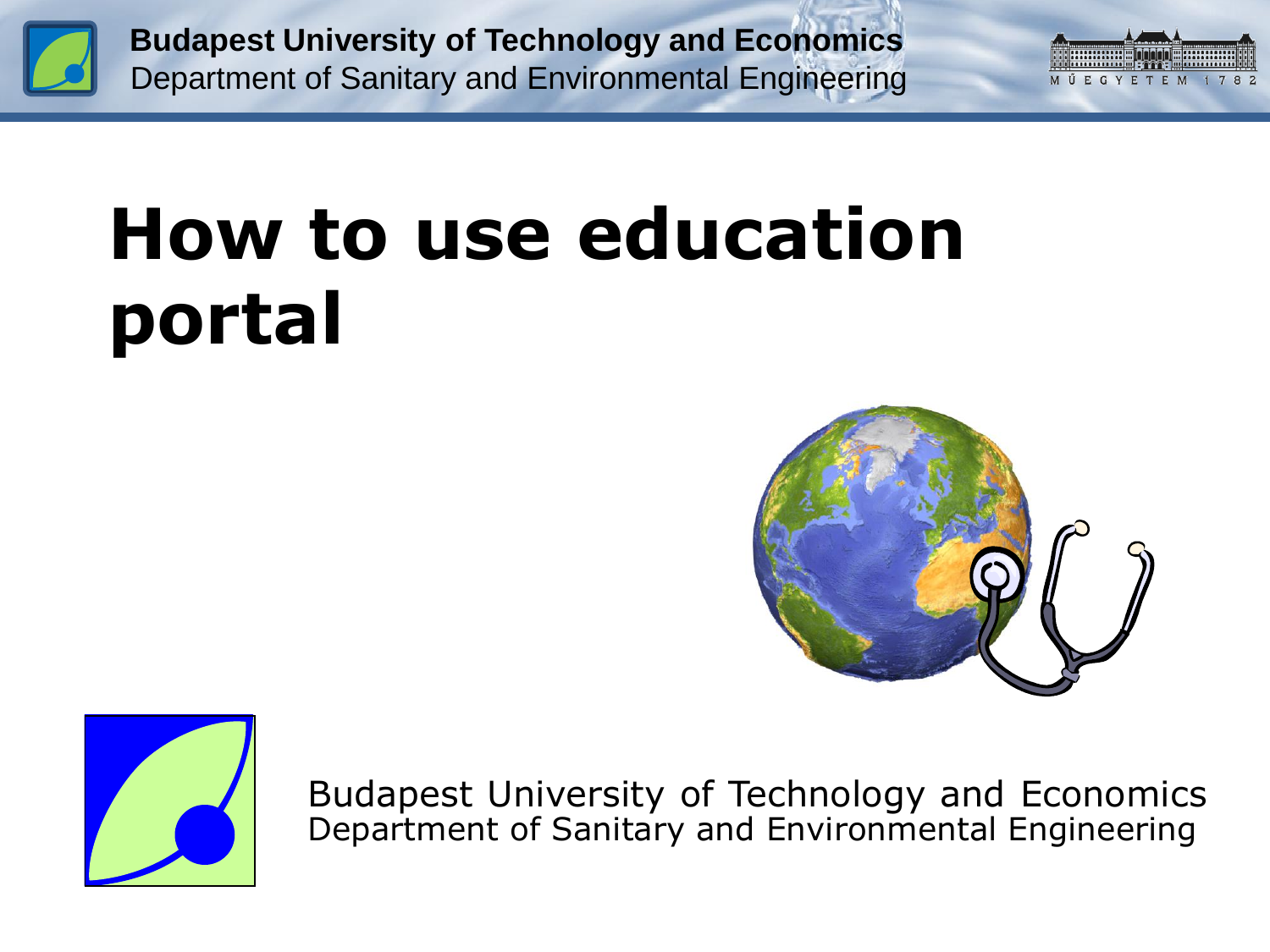



# **Course management and learning materials**

#### http://edu.epitesz.bme.hu/

|                                                                                                     |              | Ø                                                                                                                          | English (en) *                                                                                                             | You are not logg |
|-----------------------------------------------------------------------------------------------------|--------------|----------------------------------------------------------------------------------------------------------------------------|----------------------------------------------------------------------------------------------------------------------------|------------------|
| Budapesti Műszaki és Gazdaságtudományi<br>Egyetem<br>Építőmérnöki Kar - építőmérnök képzés 1782 óta |              | Search courses<br>Q                                                                                                        |                                                                                                                            |                  |
|                                                                                                     |              |                                                                                                                            | Log in                                                                                                                     |                  |
| <b>Course categories</b>                                                                            |              |                                                                                                                            | Log in vendégoktatóként                                                                                                    |                  |
|                                                                                                     | Collapse all | 믾<br>NAVIGATION                                                                                                            |                                                                                                                            | 日日               |
| <b>√2015/2016 II. félév</b><br>Általános és Felsőgeodézia Tanszék (19)                              |              | Home<br><b>Portálhírek</b><br><b>上 Courses</b>                                                                             |                                                                                                                            |                  |
| Építőanyagok és Magasépítés Tanszék (33)                                                            |              | <b>Login help</b>                                                                                                          |                                                                                                                            |                  |
| Fotogrammetria és Térinformatika Tanszék (23)                                                       |              |                                                                                                                            | BME Address Database ID (BME Címtár<br>in Hungarian) is necessary for the login,<br>which can be reached on this link. The |                  |
| Geotechnika és Mérnökgeológia Tanszék (23)                                                          |              | Neptun code and password must be<br>typed on the right side and the Address<br>Database ID will be available. This is a    |                                                                                                                            |                  |
| Hidak és Szerkezetek Tanszék (23)                                                                   | link.        | five numbers ID in the form of an e-mail<br>address: xxxxx@bme.hu. The password<br>can be changed on the Jelszóváltoztatás |                                                                                                                            |                  |
| Tartószerkezetek Mechanikája Tanszék (9)                                                            |              |                                                                                                                            | If the Address Database ID and password<br>te sustiskla. Hoos ook een laatte an tha                                        |                  |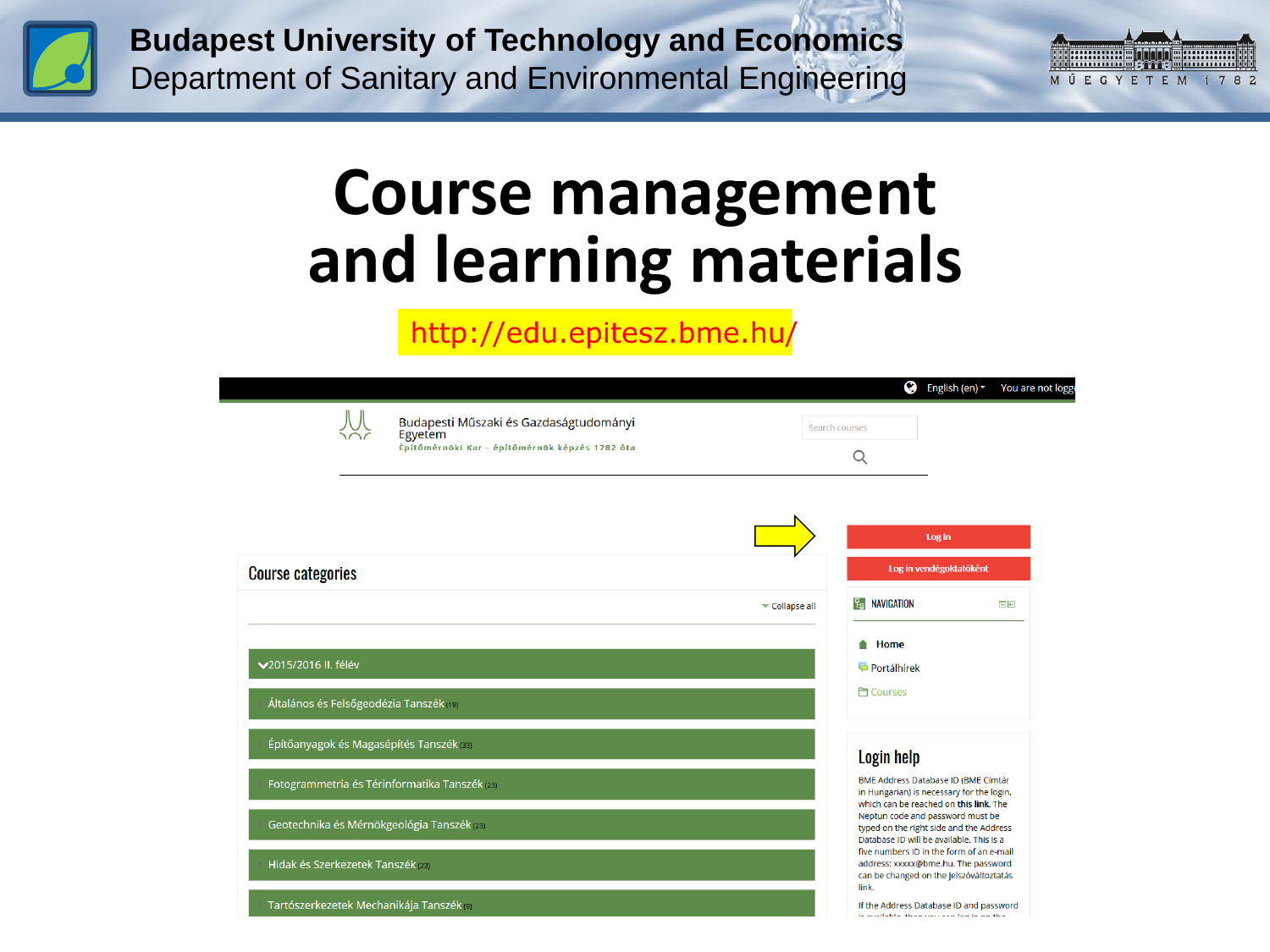



## **Course management and learning materials**



Budapesti Műszaki és Gazdaságtudományi Egyetem Címtár

#### BME Address Book – Login page **Belépés**

A belépéshez a címtáras azonosító és jelszó megadása szükséges. Ha Ön szerepel a Neptunban, és még nem állított be címtáras jelszót, kérjük, tegye meg ezen az oldalon.

Sikeres belépés után az azonosítást kérő oldalra irányítjuk vissza. Az azonosítást a következő oldal kérte: https://oktatas.epito.bme.hu /shibboleth

| Felhasználónév. | @bme.hu | 1) User ID: five-digit number |
|-----------------|---------|-------------------------------|
| Jelszó:         |         | 2) Password: your password    |
| Belépés         |         |                               |
|                 |         |                               |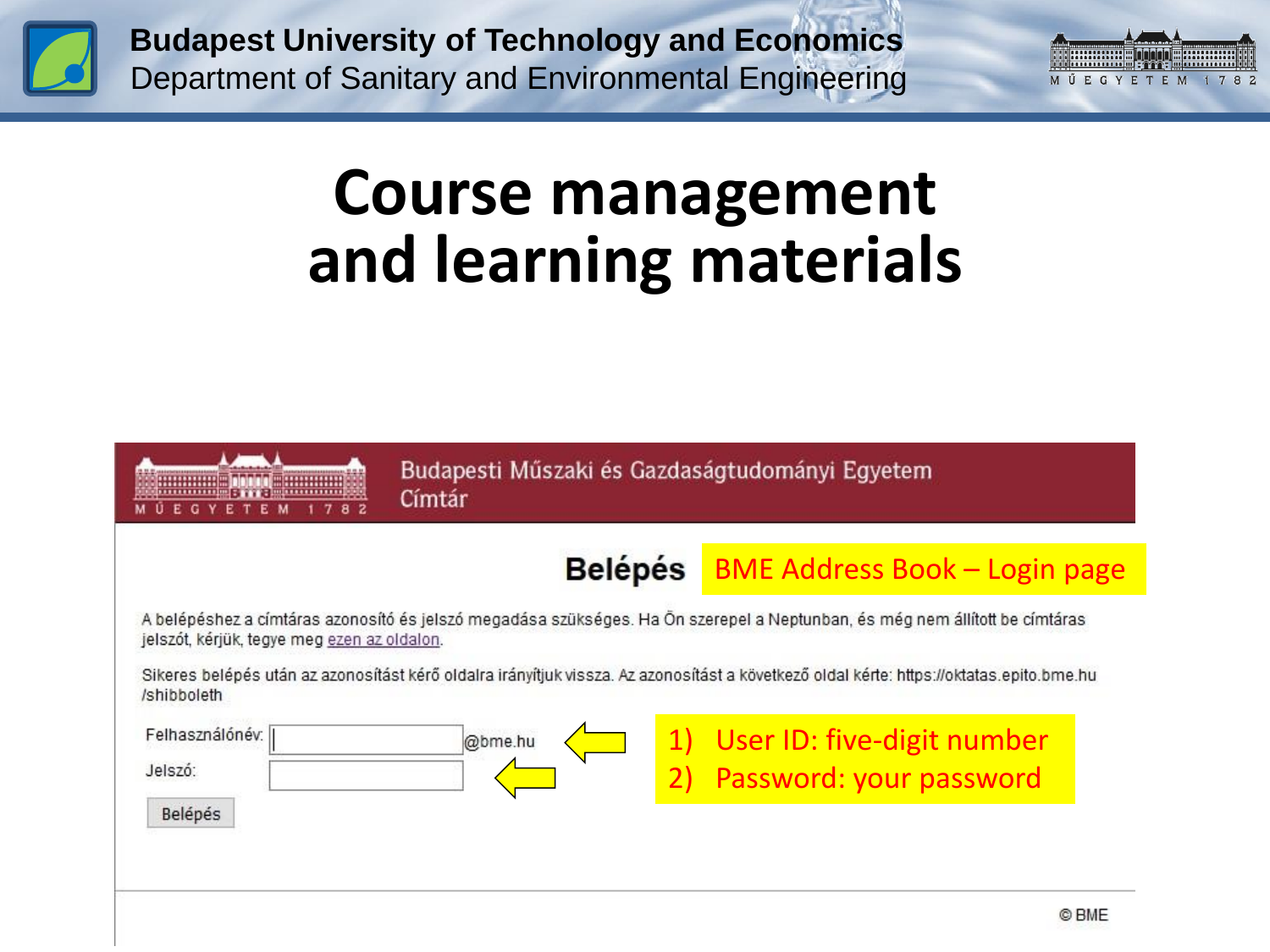



## **Course management and learning materials**

If you do not have BME Address Book ID yet, you can set up one by clicking on the link that says: "*ezen az oldalon*"

| Budapesti Műszaki és Gazdaságtudományi Egyeten |  |  |  |
|------------------------------------------------|--|--|--|
| Címtár                                         |  |  |  |

#### **Belépés**

A belépéshez a címtáras azonosító és jelszó megadása szükséges. Ha Ön szerepel a Neptunban, és még nem állított be címtáras jelszót, kérjük, tegye meg ezen az oldalon

Sikeres belépés után az azonosítást kérő oldalra irányítjuk vissza. Az azonosítást a következő oldal kérte: https://oktatas.epito.bme.hu /shibboleth

| Felhasználónév. | @bme.hu |
|-----------------|---------|
| Jelszó:         |         |
|                 |         |

Belépés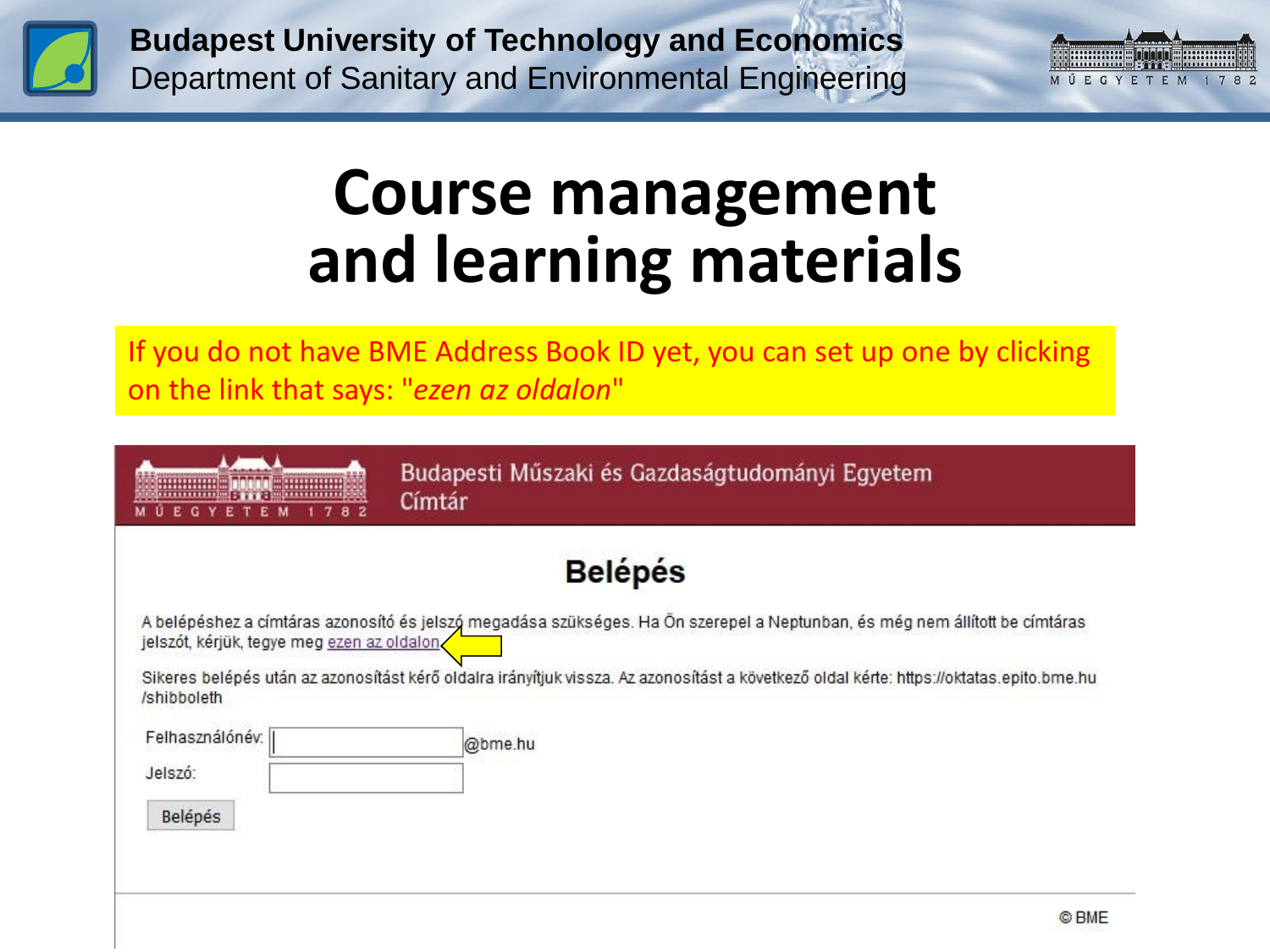



# **Course management and learning materials**

BME HONLAP | IMPRESSZUM



BUDAPESTI MŰSZAKI ÉS GAZDASÁGTUDOMÁNYI EGYETEM

A CÍMTÁRRÓL

Címtár

FELHASZNÁLÓI ADMINISZTRÁCIÓ

KAPCSOLÓDÓ OLDALAK

#### BME CÍMTÁR FELHASZNÁLÓI ADMINISZTRÁCIÓ

Ha létezik felhasználója a BME Neptun rendszerében, akkor címtáras a: Neptun. Belépés után ezen az oldalon tekintheti meg az Önről a Címtár

A belépésre kétféle lehetősége is van:

In order to set up a BME Address Book ID or to request a new password, first you must authenticate yourself on this page with your Neptun Login

Neptun-kóddal és a Neptunban megadott jelszóval **BME címtáras (edulD) azonosítóval** Ha már állított be címtáras jelszót, a címtáras Ha még nem állított be soha címtáras jelszót, vagy elfelejtette azt, ezzel a azonosítójával és jelszavával be tud lépni. módszerrel bejelentkezve beállíthatja a címtáras jelszavát, illetve megnézheti címtáras azonosítóját. Your Neptun code Neptun-kód: Your Neptun password Neptun jelszó: Belépés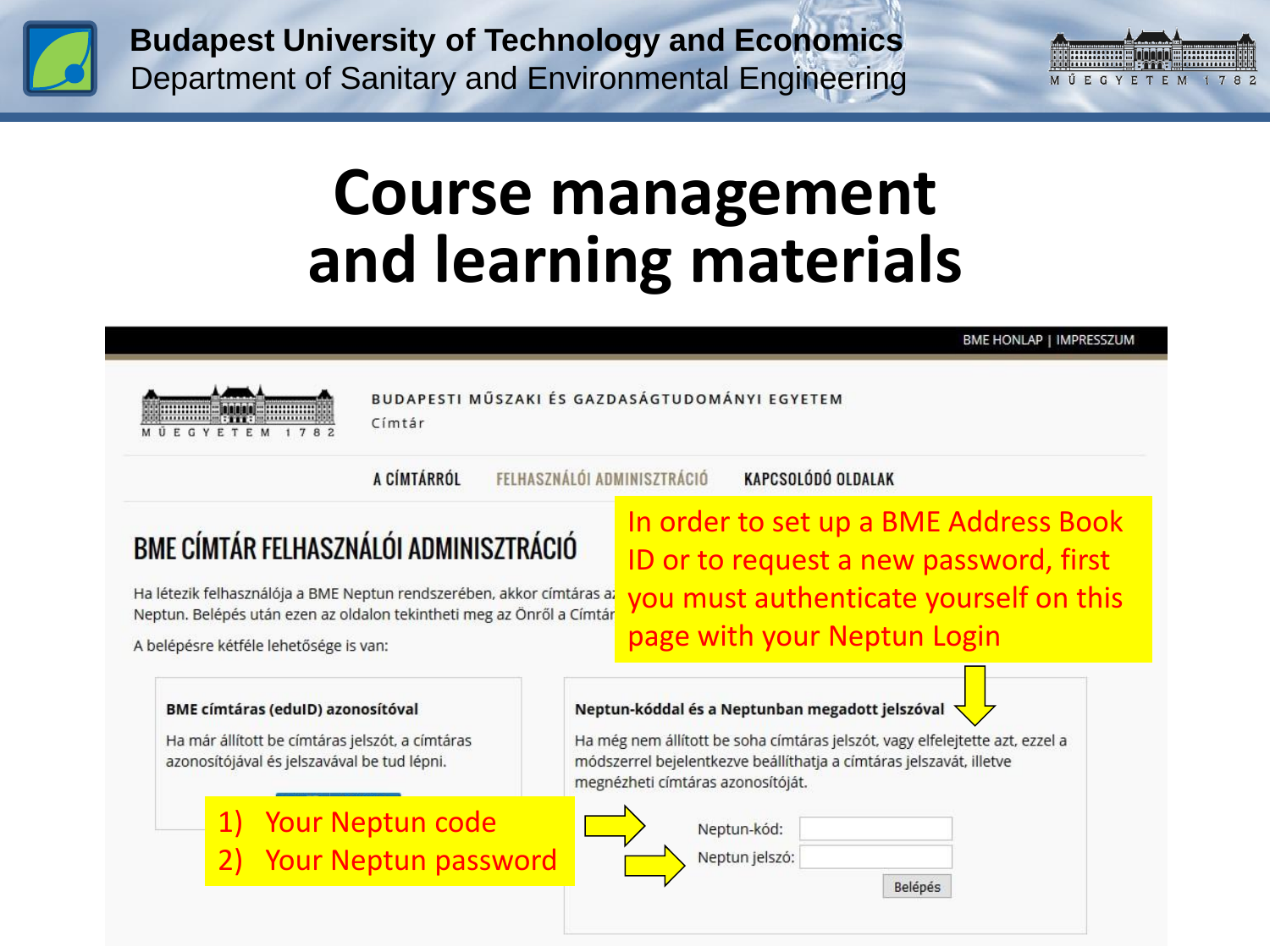



## **Course management and learning materials**



BUDAPESTI MŰSZAKI ÉS GAZDASÁGTUDOMÁNYI EGYETEM Címtár

FELHASZNÁLÓI ADMINISZTRÁCIÓ A CÍMTÁRRÓL

KAPCSOLÓDÓ OLDALAK

### BME CÍMTÁR FELHASZNÁLÓI ADMINISZTRÁCIÓ

Belépve: Dr. Budai Péter kilépés Neptun-kód: Your BME Address Book User ID (a five-digit @bme.hu Címtáras azonosító: number before the *@bme.hu*) is shown here

- · Címtárban tárolt adatok me
- · Jelszóváltoztatás
- · Felhasználónév beállítása a

By clicking on this link, you can set up a new password for your BME Address Book ID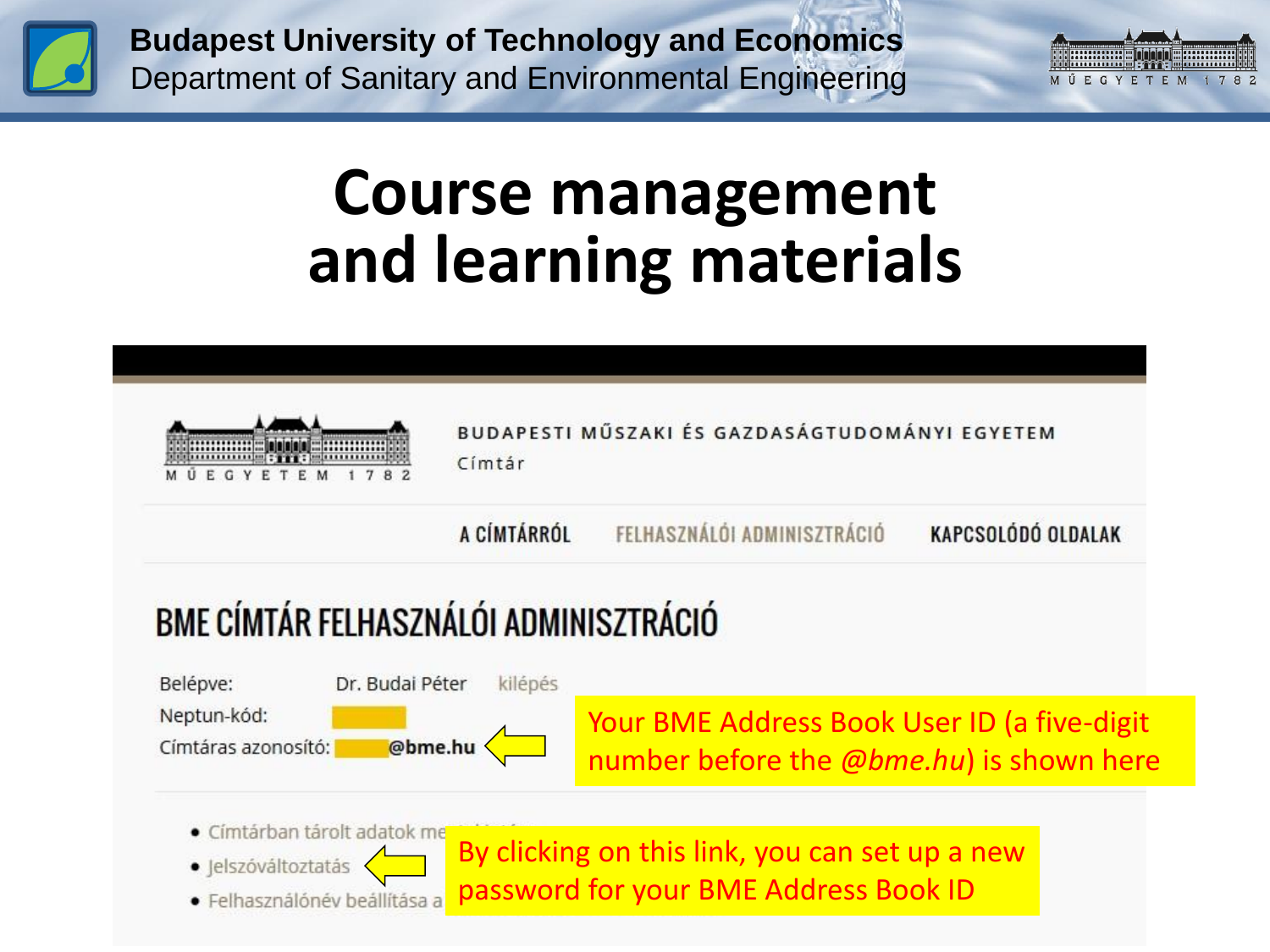



# **Course management and learning materials**

#### CÍMTÁRAS JELSZÓ BEÁLLÍTÁSA

#### Setting up a new password for your BME Address Book User ID

Itt tudja beállítani a címtárban hasz használó weboldalakra.

A jelszó beállításánál az alábbi köv

- · a címtáras jelszó nem egyezh
- · a címtáras jelszó nem egyezh
- · a jelszó erősségére vonatkoz angol ábécéből / szám / spec
- · használható normál karakter
- · használható speciális karakte
- · nem használható speciális ka

Please make sure that your new password:

- *does not match your Neptun password or Neptun code*
- *consist of at least 6 characters*
- *contains at least one character from at least three of the following classes:*
	- *capital letter (English alphabet)*
	- *lowercase letter (English alphabet)*
	- *numbers*
	- *special characters: !"#\$%&'()\*+,-./:;<=>?@[]^\_`{|}~*
- *does NOT contain space or the \ chaarcter*

| Ji jelszó a címtárban: |           |
|------------------------|-----------|
| elszó még egyszer:     |           |
|                        | Reallitás |

Enter new password here Repeat the new password